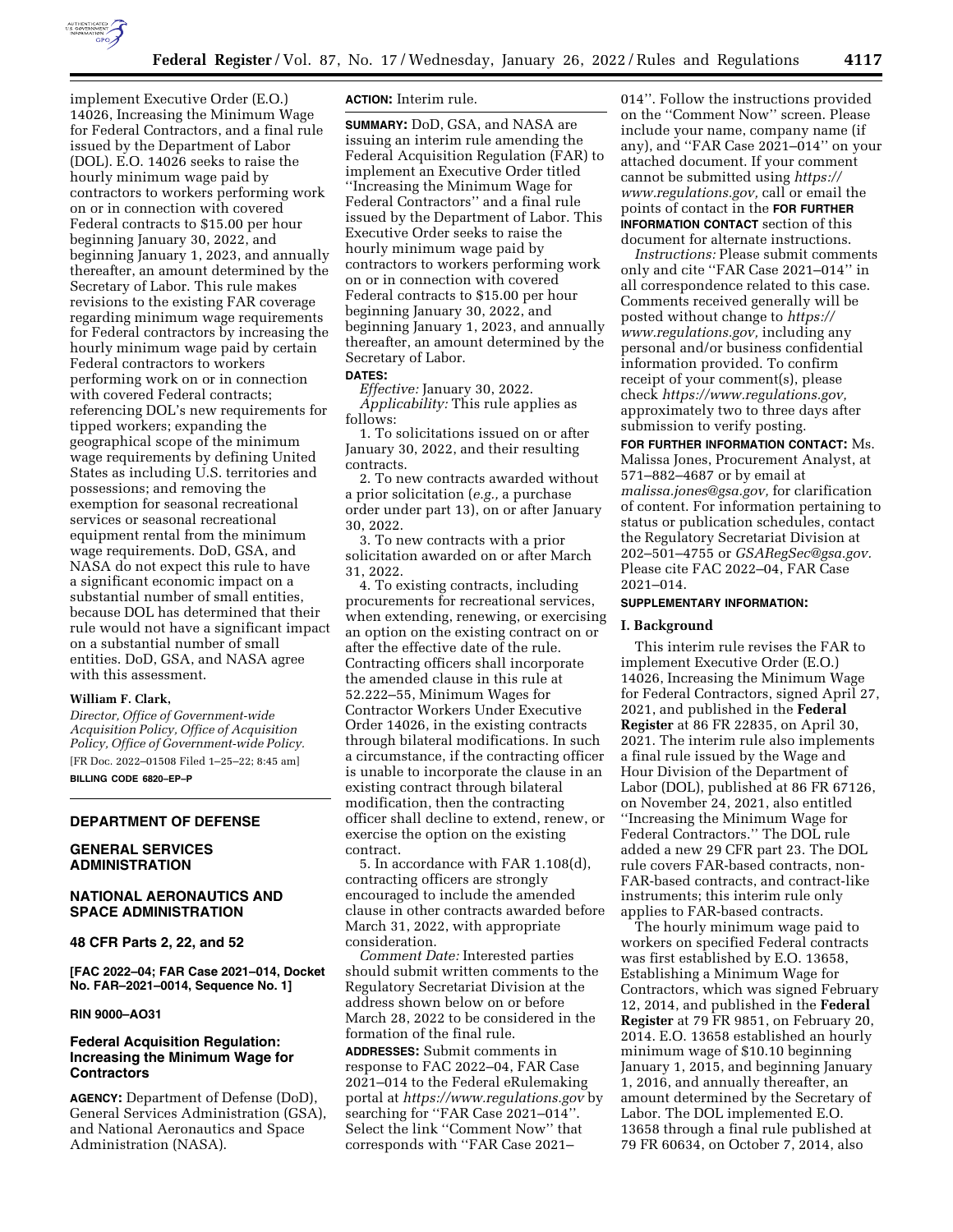entitled ''Establishing a Minimum Wage for Contractors.'' The 2014 DOL final rule added a new 29 CFR part 10. An interim FAR rule was published in the **Federal Register** at 79 FR 74544 on December 15, 2014. The 2014 interim rule added new FAR subpart 22.19 and new FAR clause 52.222–55, Minimum Wages Under Executive Order 13658. A final rule was published at 80 FR 75915 on December 4, 2015.

Annual increases were announced by DOL. The most recent increases were to \$10.95 on January 1, 2021 (August 31, 2020, 85 FR 53850) and to \$11.25 on January 1, 2022 (September 16, 2021, 86 FR 51683).

Subsequent to E.O. 13658, E.O. 13838, Exemption From Executive Order 13658 for Recreational Services on Federal Lands, was signed on May 25, 2018, and published in the **Federal Register** at 83 FR 25341 on June 1, 2018. E.O. 13838 exempted contracts or contract-like instruments entered into with the Federal Government in connection with seasonal recreational services or seasonal recreational equipment rental for the general public on Federal lands from the minimum wage requirements of E.O. 13658. The DOL published a rule in the **Federal Register** at 83 FR 48537 on September 26, 2018, to implement the exemption authorized by E.O. 13838. The FAR implemented E.O. 13838 and the 2018 DOL rule through a final rule published in the **Federal Register** at 85 FR 67626 on October 23, 2020. The FAR amended subpart 22.19 and the clause 52.222–55 to implement the exemption for contracts for seasonal recreational services or seasonal recreational equipment rental for the general public on Federal lands.

E.O. 14026 revokes E.O. 13838 as of January 30, 2022. E.O. 14026 also supersedes E.O. 13658 as of January 30, 2022, but only to the extent it is inconsistent with E.O. 14026. E.O. 14026 raises the hourly minimum wage paid by certain Federal contractors to workers performing work on or in connection with covered Federal contracts to \$15.00 per hour beginning January 30, 2022, and beginning January 1, 2023, and annually thereafter, an amount determined by the Secretary of Labor. E.O. 14026 also raises the cash wages to be paid to tipped workers. The higher minimum wage rate(s) for workers are reflected in the 2021 DOL final rule implementing E.O. 14026 (in 29 CFR part 23) as compared to the DOL final rule implementing E.O. 13658 (in 29 CFR part 10). There are some substantive differences between DOL's final rules implementing E.O. 13658 and E.O. 14026. For example, in the 2021 DOL final rule (86 FR 67126), the

definition of ''United States'' is expanded to include specified U.S. territories and possessions. These differences are the basis for the revisions made to FAR subpart 22.19 and FAR clause 52.222–55 via this interim rule.

#### **II. Discussion and Analysis**

Due to the similarities between E.O. 13658 and 14026, and the similarities between DOL's implementing regulations at 29 CFR part 10 and part 23 respectively, there are limited changes being made to the FAR. (For details on the E.O 13658 implementation see the DOL final rule at 79 FR 60634. See 79 FR 74544 for the interim FAR rule implementing E.O. 13658 published in the **Federal Register**  on December 15, 2014, and 80 FR 75915 for the final rule published on December 4, 2015).

The following are a list of those changes:

A. *References to the E.O. and DOL regulations*—The FAR is either replacing the reference to E.O. 13658 with E.O. 14026 or adding references to E.O. 14026, as appropriate, throughout parts 22 and 52. Similarly, the citations to DOL's implementing regulations of E.O. 13658 at 29 CFR part 10 are either being replaced with citations to DOL's implementing regulations of E.O. 14026 at 29 CFR part 23, or citations to 29 CFR part 23 are being added.

B. *Increasing the minimum wage*— Throughout subpart 22.19 and the clause 52.222–55, the initial minimum wage of \$10.10 established by E.O. 13658 is replaced with the minimum wage of \$15.00 specified by E.O. 14026. This update to the minimum wage resulted in revisions to the price adjustment examples provided in FAR 22.1904(b)(2). The calculation process in FAR 22.1904(b)(2) may be used for calculating a contract modification for the changeover from the E.O. 13658 rate to the E.O. 14026 rate of \$15.00. For this example, the E.O. rate as of January 1, 2022, is \$11.25. If the current service or construction wage determination rate applicable to this worker under the contract is \$11.55, and if the actual wage currently paid to the worker is \$12.25, then the price adjustment calculation for this worker is \$2.75 (\$15.00 minus \$12.25 = \$2.75). Some employees who are not covered by the E.O., such as supervisors, may be making close to \$15 an hour. The contractor may wish to voluntarily raise the wages of such employees to avoid wage compression or maintain fairness; however, doing so is not a requirement of compliance with E.O. 14026. While agencies are not required to do so, the

clause language and examples in  $22.1904(b)(2)$  do not prohibit an agency from permitting a price increase (*e.g.,* as prescribed at FAR part 43) to address wage compression impacts of modifying the contract to include the new minimum wage rate of E.O. 14026, if the agency determines such an adjustment will result in better contract performance. The contractor should present to the agency the calculations for those employees separate from the calculations for workers covered by the E.O.

C. *New requirements for tipped workers*—FAR 22.1902(c) addresses the policies and procedures implemented in accordance with the DOL regulations at 29 CFR 23.240(b) and 23.280 that address the relationship between the E.O. minimum wage and wages of workers engaged in an occupation in which they customarily and regularly receive more than \$30 a month in tips.

D. *Dates*—Throughout subpart 22.19 and the clause 52.222–55, the January 1, 2015, and January 1, 2016, dates associated with implementation of E.O. 13658 are being replaced with the January 30, 2022, and January 1, 2023, dates associated with implementation of E.O. 14026.

E. *Definition of* ''*worker*''— Clarification is added to the definition of ''worker'' at FAR 22.1901 and 52.222–55(a) to explain what it means for a worker to perform *on* a contract and to perform *in connection with* a contract. This clarification is consistent with the definition of ''worker'' in DOL's final rule implementing E.O. 14026 and the definition of ''employee'' in FAR subpart 22.21, which implements E.O. 13706, Establishing Paid Sick Leave for Federal Contractors.

F. *Definition of* ''*United States*''—The definition of ''United States'' is added to FAR 22.1901, and revised at 52.222– 55(a), to include Puerto Rico, the Northern Mariana Islands, American Samoa, Guam, the U.S. Virgin Islands, Johnston Island, Wake Island, and the outer Continental Shelf. The expansion of the definition beyond the 50 states and the District of Columbia is consistent with DOL's final rule implementing E.O. 14026.

G. *Revocation of recreational services exemption*—Deletions are made throughout subpart 22.19 and the clause 52.222–55 to remove the exemption authorized by E.O. 13838 for seasonal recreational services or seasonal recreational equipment rental. Consistent with E.O. 14026 revoking E.O. 13838, DOL's implementing regulations at 29 CFR part 23 do not contain the exemption to the minimum wage requirements for seasonal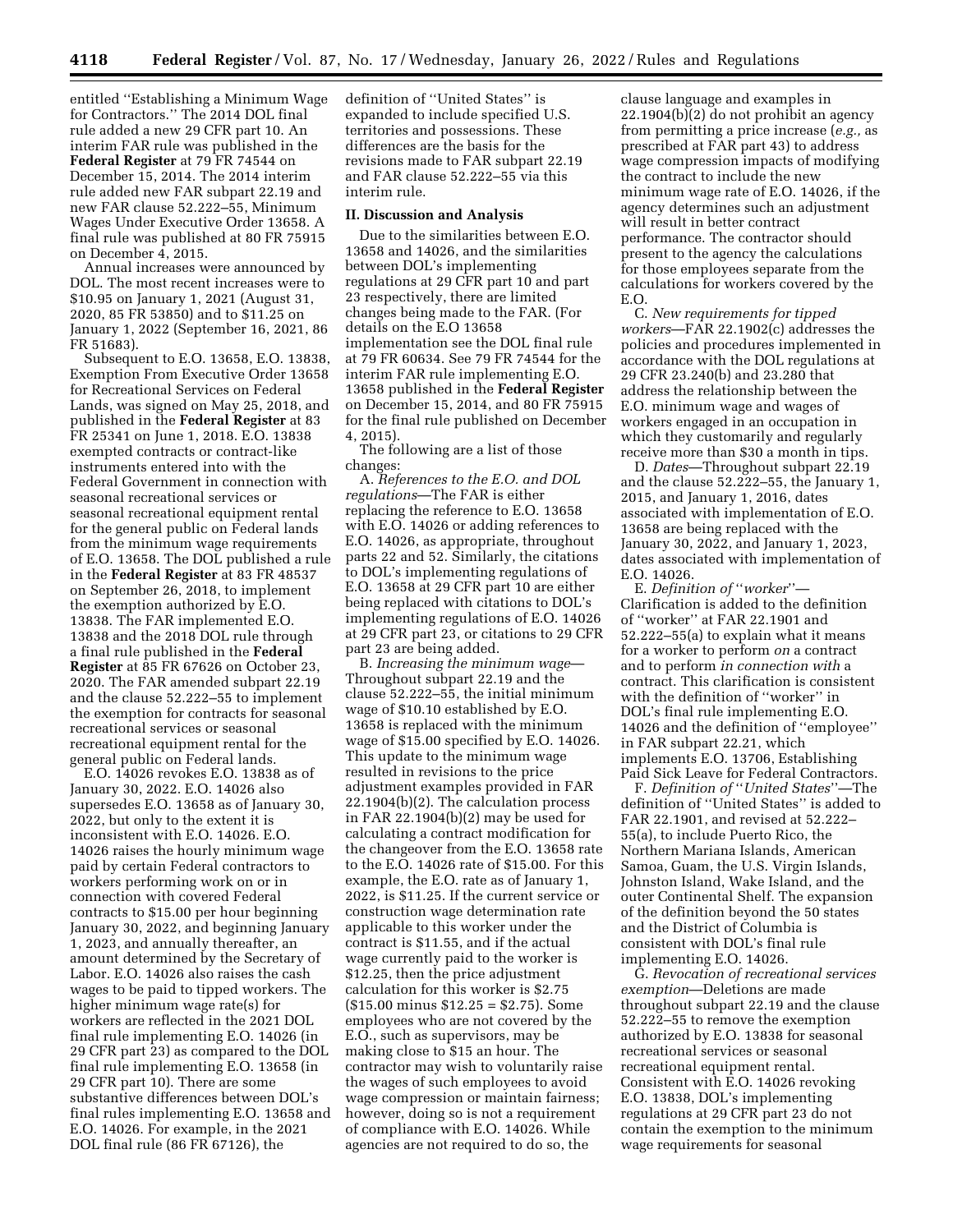recreational services or seasonal recreational equipment rental. Recreational services contracts should be modified, similar to other existing contracts, according to the Applicability section of this rule.

H. *New title for the clause*—The title of the clause has been changed to emphasize that, although using the same clause number, the clause implements a different Executive Order.

I. *Conforming changes*—Minor conforming changes are made to the clauses at FAR 52.212–5, Contract Terms and Conditions Required To Implement Statutes or Executive Orders—Commercial Products and Commercial Services; 52.213–4, Terms and Conditions—Simplified Acquisitions (Other Than Commercial Products and Commercial Services); 52.222–62, Paid Sick Leave Under Executive Order 13706; and 52.244–6, Subcontracts for Commercial Products and Commercial Services.

J. *Option exercise*—DOL's final rule implementing E.O. 14026 included a definition for ''new contract'' at 29 CFR 23.20. The FAR rule did not adopt this definition. However, when FAR rules apply to existing contracts, application is addressed in the Effective Date/ Applicability section of the preamble, not in the Code of Federal Regulations. Treatment of bilateral modifications to existing contracts is addressed in the Applicability section at the beginning of this preamble. As a result, in the Effective Date/Applicability section of the preamble, contracting officers are required to incorporate the clause 52.222–55 into existing contracts during option exercise via a bilateral modification. If the contracting officer is unable to incorporate the clause 52.222– 55 in an existing contract during option exercise via a bilateral modification, then the contracting officer shall decline to extend, renew, or exercise the option on the existing contract.

K. *Exclusion from 29 CFR part 23*— Section 9(b) of Executive Order 14026 provides that as an ''exception'' to the general coverage of new contracts, where agencies have issued a solicitation before January 30, 2022, and entered into a new contract resulting from such solicitation within 60 days of such date, agencies are strongly encouraged but not required to ensure that the E.O. 14026 minimum wage rates are paid under the new contract. However, if such contract is later extended or renewed, or an option is subsequently exercised under that contract, the E.O. 14026 minimum wage requirements will apply to that extension, renewal, or option. Accordingly, DOL's final rule included

an exclusion providing that 29 CFR part 23 does not apply to contracts that result from a solicitation issued prior to January 30, 2022, and that are entered into on or between January 30, 2022 and March 30, 2022. Consistent with section 9(b) of the order, the exclusion states that, if such a contract is subsequently extended or renewed, or an option is subsequently exercised under that contract, the Executive order and part 23 would apply to that extension, renewal, or option. The Department noted that this exclusion is only applicable to contracts resulting from solicitations that are issued prior to January 30, 2022, and that are entered into by March 30, 2022. Any covered contract entered into on or after March 31, 2022, will be subject to E.O. 14026 and part 23 regardless of when the solicitation was issued.

# **III. Applicability to Contracts at or Below the Simplified Acquisition Threshold (SAT) and for Commercial Products (Including Commercially Available Off-the-Shelf (COTS) Items) or Commercial Services**

This rule amends the clause at FAR 52.222–55. As a result of the amendment to the clause 52.222–55, minor conforming changes are also being made to other clauses (see Section II). The clause continues to apply to acquisitions at or below the SAT and to acquisitions for commercial services.

#### **IV. Expected Impact of the Rule**

This rule implements the increased minimum wage requirements for Federal contractors in E.O. 14026 and the associated Department of Labor (DOL) implementing regulations at 29 CFR part 23. This rule makes revisions to the existing FAR coverage regarding minimum wage requirements for Federal contractors by—

• Increasing the hourly minimum wage paid by certain Federal contractors to workers performing work on or in connection with covered Federal contracts to \$15.00 per hour, beginning January 30, 2022, and beginning January 1, 2023, and annually thereafter increasing the hourly minimum wage paid by, an amount determined by the Secretary of Labor;

• Referencing DOL's new requirements for tipped workers at 29 CFR part 23, which incorporates the increased hourly minimum cash wage paid to tipped workers as authorized by E.O. 14026;

• Expanding the geographical scope of the minimum wage requirements by defining United States as including specified U.S. territories and possessions; and

• Removing the exemption for seasonal recreational services or seasonal recreational equipment rental from the minimum wage requirements.

These revisions will drive employer costs such as those for regulatory familiarization, implementation, and compliance. These costs may translate into higher contract pricing which results in cost to the taxpayer. These revisions are expected to result in benefits such as improved Government services, increased morale and productivity of contractor staff, and reduced turnover and absenteeism in contractor staff. For more detail on the impacts associated with these revisions, see Section IV of the DOL final rule implementing E.O. 14026 and creating 29 CFR part 23, published at 86 FR 67127, on November 24, 2021, entitled ''Increasing the Minimum Wage for Federal Contractors.''

The revisions listed above drive costs and benefits that are the result of the implementation of DOL's final rule in the FAR. Therefore, those costs and benefits are attributable to the DOL final rule. The impacts of this FAR rule that are attributable to the FAR are no more than de minimis.

### **V. Executive Orders 12866 and 13563**

Executive Orders (E.O.s) 12866 and 13563 direct agencies to assess all costs and benefits of available regulatory alternatives and, if regulation is necessary, to select regulatory approaches that maximize net benefits (including potential economic, environmental, public health and safety effects, distributive impacts, and equity). E.O. 13563 emphasizes the importance of quantifying both costs and benefits, of reducing costs, of harmonizing rules, and of promoting flexibility. This is a significant regulatory action and, therefore, was subject to review under section 6(b) of E.O. 12866, Regulatory Planning and Review, dated September 30, 1993.

#### **VI. Congressional Review Act**

As required by the Congressional Review Act (5 U.S.C. 801–808) before an interim or final rule takes effect, DoD, GSA, and NASA will send the rule and the ''Submission of Federal Rules Under the Congressional Review Act'' form to each House of the Congress and to the Comptroller General of the United States. A major rule cannot take effect until 60 days after it is published in the **Federal Register**. The Office of Information and Regulatory Affairs (OIRA) in the Office of Management and Budget has determined that this is not a major rule under 5 U.S.C. 804.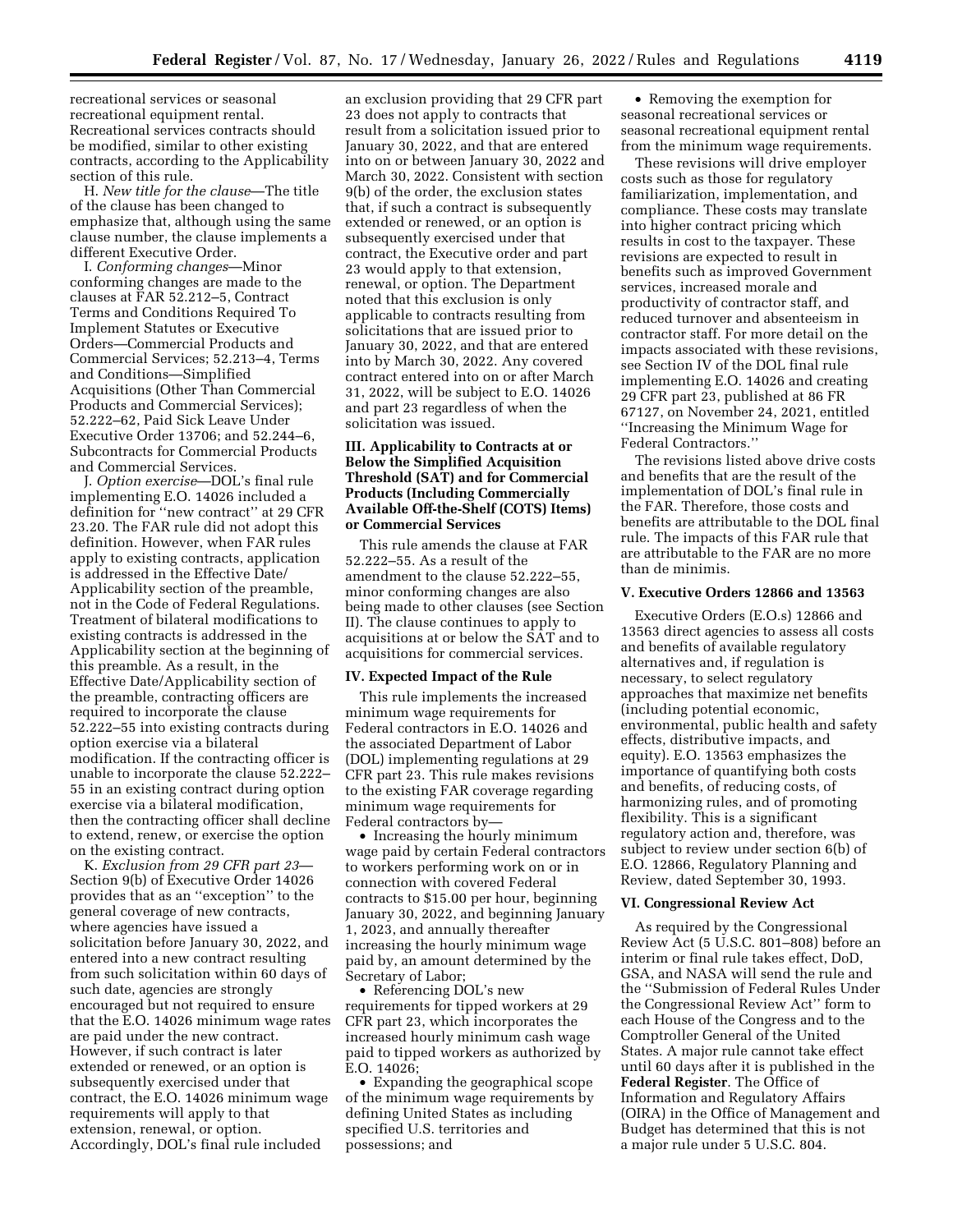## **VII. Regulatory Flexibility Act**

DoD, GSA, and NASA do not expect this rule to have a significant economic impact on a substantial number of small entities within the meaning of the Regulatory Flexibility Act, 5 U.S.C. 601– 612, because the Department of Labor has determined that their rule would not have a significant impact on a substantial number of small entities. DoD, GSA, and NASA agree with this assessment. DOL has strived to have the final rule implement the minimum wage requirements of E.O. 14026 with the least possible burden for small entities. The DOL final rule provides several efficient and informal alternative dispute mechanisms to resolve concerns about contractor compliance, including having the contracting agency provide compliance assistance to the contractor about the minimum wage requirements and allowing for DOL to attempt an informal conciliation of complaints instead of engaging in extensive investigations. These tools will provide contractors with an opportunity to resolve inadvertent errors rapidly and before significant liabilities develop. Additionally, much of the cost associated with the DOL final rule will either be reimbursed by the Federal Government or offset by productivity gains and cost-savings. However, an Initial Regulatory Flexibility Analysis (IRFA) has been performed and is summarized as follows:

This rule amends the Federal Acquisition Regulation (FAR) to implement an Executive Order, which increases the minimum wage for Federal contractors, and associated Department of Labor (DOL) regulatory requirements at 29 CFR part 23.

The objective of this rule is to implement Executive Order (E.O.) 14026, Increasing the Minimum Wage for Federal Contractors, signed April 27, 2021, and published in the **Federal Register** at 86 FR 22835, on April 30, 2021, as well as the associated DOL regulatory requirements at 29 CFR part 23. In accordance with E.O. 14026 and DOL regulations at 29 CFR part 23, this rule updates the FAR by—

• Increasing the hourly minimum wage paid by certain Federal contractors to workers performing work on or in connection with covered Federal contracts to \$15.00 per hour, beginning January 30, 2022, and beginning January 1, 2023, and annually thereafter, an amount determined by the Secretary of Labor;

• Referencing DOL's new requirements for tipped workers at 29 CFR part 23, which incorporates the increased hourly minimum cash wage paid to tipped workers as authorized by E.O. 14026;

• Expanding the geographical scope of the minimum wage requirements by defining United States as including U.S. territories and possessions; and

• Removing the exemption for seasonal recreational services or seasonal recreational equipment rental from the minimum wage requirements.

This rule applies to contracts awarded under FAR procedures and covered by the Service Contract Labor Standards statute (41 U.S.C. chapter 67; see FAR subpart 22.10), including contracts for the acquisition of commercial services, and the Wage Rate Requirements (Construction) statute (40 U.S.C. chapter 31 subchapter IV; see FAR subpart 22.4). The minimum wage requirements of E.O. 14026 are implemented through revised FAR clause 52.222–55, Minimum Wages for Contractor Workers Under Executive Order 14026, which is prescribed for solicitations and contracts that include the clause at 52.222–6, Construction Wage Rate Requirements, or 52.222–41, Service Contract Labor Standards, where work is to be performed, in whole or in part, in the United States. FAR clause 52.222–55 flows down to covered subcontractors at all tiers.

As already specified in the existing FAR at 22.1903(b)(2), this rule does not apply to—

• Fair Labor Standards Act (FLSA) covered individuals performing in connection with contracts covered by the E.O., *i.e.,* those individuals who perform duties necessary to the performance of the contract, but who are not directly engaged in performing the specific work called for by the contract, and who spend less than 20 percent of their hours worked in a particular workweek performing in connection with such contracts;

• Individuals exempted from the minimum wage requirements of the FLSA under 29 U.S.C. 213(a) and 214(a) and (b), unless otherwise covered by the Service Contract Labor Standards statute or the Wage Rate Requirements (Construction) statute. These individuals include but are not limited to—

Æ Learners, apprentices, or messengers whose wages are calculated pursuant to special certificates issued under 29 U.S.C. 214(a);

 $\circ$  Students whose wages are calculated pursuant to special certificates issued under 29 U.S.C. 214(b); and

 $\circ$  Those employed in a bona fide executive, administrative, or professional capacity (29 U.S.C. 213(a)(1) and 29 CFR part 541).

Small businesses in the service or construction industry with FAR-based contracts or subcontracts subject to revised FAR clause 52.222–55 will be impacted unless an exclusion listed above applies. The rule will require these contractors and subcontractors to raise their employees' minimum hourly rate to \$15.00 per hour, beginning January 30, 2022, then annually adjust it thereafter, if necessary, based on the annual minimum wage rate determined by the DOL.

Data available through the Federal Procurement Data System (FPDS) for fiscal year 2020 reveals 21,895 contracts were awarded for services which contained the clause at 52.222–41, Labor Standards, or for construction which contained the clause at 52.222– 6, Construction Wage Rate Requirements, to 11,820 unique small businesses.

Subcontract data is available from the Federal Funding Accountability and Transparency Act Subaward Reporting System (FSRS) at *[www.USASpending.gov.](http://www.USASpending.gov)* However, this

system does not distinguish small businesses from other than small businesses and the data does not separate out construction and services subject to the minimum wage requirements. Data for fiscal year 2020 show there were a total of 79,218 subcontracts for services and construction reported; these subcontracts were awarded to 20,120 unique entities. For estimating purposes, DoD, GSA, and NASA assumed that 20 percent of subcontracts have a second-tier subcontractor, 10 percent of second-tier subcontractors have a third–tier subcontractor, and 5 percent of third-tier subcontractors have a fourth–tier subcontractor. This calculation estimates the total number of unique subcontractors is 24,567. However, since the FSRS data does not distinguish small businesses from other than small businesses, products from services, or professional services from those services subject to the minimum wage requirements, this number is an overestimate of the small entities to which this rule will apply.

The DOL noted in their final rule (86 FR 67126 at 67193) that the rule did not impose any additional notice or recordkeeping requirements on contractors, and therefore, the burden for complying with the recordkeeping requirements was not adjusted. However, DOL submitted a revised information collection request to OMB to revise the existing information collection for control number 1235– 0018 to incorporate the recordkeeping regulatory citations in its final rule.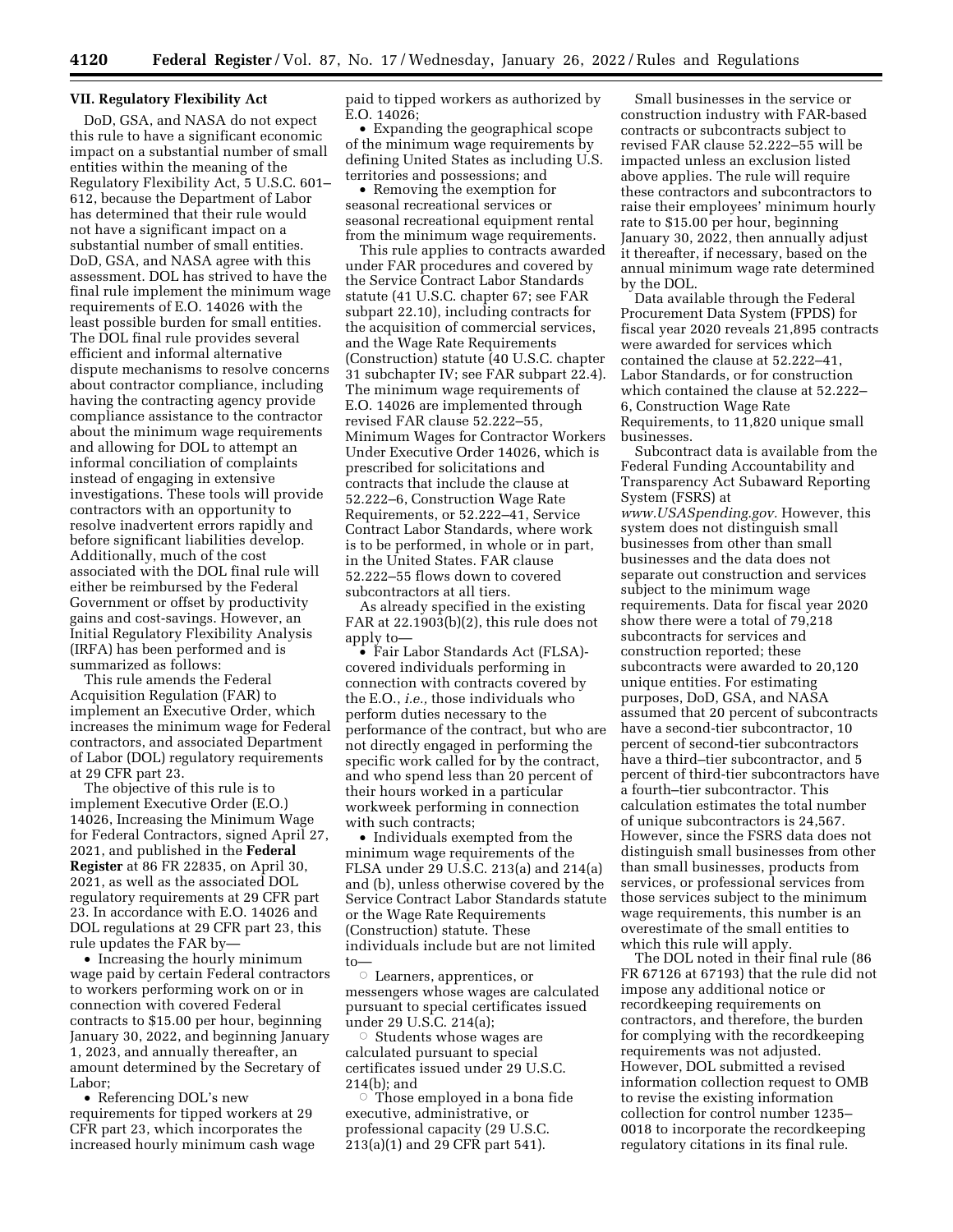The Department of Labor found that, ''Small entities will have regulatory familiarization, implementation, and payroll costs (*i.e.,* transfers). Average Year 1 costs and transfers per small contractor with affected employees range from \$4,578 to \$14,221 by industry. Additionally, much of this cost will either be reimbursed by the Federal Government or offset by productivity gains and cost-savings. Therefore, the Department believes this final rule will not have a significant impact on small businesses.''

Section 1 of E.O. 14026 explains that raising the minimum wage enhances worker productivity and generates higher-quality work by boosting workers' health, morale, effort; reducing absenteeism and turnover; and lowering supervisory and training costs.

This rule does not duplicate, overlap, or conflict with any other Federal rules.

DoD, GSA, and NASA were unable to identify any significant alternatives that would meet the requirements of E.O. 14026 and DOL regulation.

The Regulatory Secretariat Division has submitted a copy of the IRFA to the Chief Counsel for Advocacy of the Small Business Administration. A copy of the IRFA may be obtained from the Regulatory Secretariat Division. DoD, GSA, and NASA invite comments from small business concerns and other interested parties on the expected impact of this rule on small entities.

DoD, GSA, and NASA will also consider comments from small entities concerning the existing regulations in subparts affected by the rule in accordance with 5 U.S.C. 610. Interested parties must submit such comments separately and should cite 5 U.S.C. 610 (FAR Case 2021–014), in correspondence.

# **VIII. Paperwork Reduction Act**

The Paperwork Reduction Act (44 U.S.C. 3501–3521) applies to the information collection described in this rule; however, these changes to the FAR do not impose additional information collection requirements to the paperwork burden previously approved for the DOL regulations under OMB Control Number 1235–0018, Records to be Kept by Employers—Fair Labor Standards Act.

# **IX. Determination To Issue an Interim Rule**

A determination has been made under the authority of the Secretary of Defense, the Administrator of General Services, and the Administrator of the National Aeronautics and Space Administration that urgent and compelling reasons exist to promulgate

this interim rule without prior opportunity for public comment. This action is necessary because Executive Order 14026, Increasing the Minimum Wage for Federal Contractors, requires DoD, GSA, and NASA to issue regulations within 60 days of the Department of Labor (DOL) rule and to include a clause that specifies the new \$15.00 per hour minimum wage will be paid to workers performing on or in connection with covered contracts beginning January 30, 2022. The DOL final rule was published November 24, 2021. The DOL rule was published for public comment prior to publication of the final rule. This action is largely a ministerial implementation of the DOL final rule at 86 FR 67126; therefore, prior notice and comment is unnecessary given that DOL took full comment. However, pursuant to 41 U.S.C. 1707 and FAR 1.501–3(b), the Department of Defense, General Services Administration, and National Aeronautics and Space Administration will consider public comments received in response to this interim rule in the formation of the final rule.

### **List of Subjects in 48 CFR Parts 2, 22, and 52**

Government procurement.

#### **William F. Clark,**

*Director, Office of Government-wide Acquisition Policy, Office of Acquisition Policy, Office of Government-wide Policy.* 

Therefore, DoD, GSA, and NASA amend 48 CFR parts 2, 22, and 52 as set forth below:

■ 1. The authority citation for 48 CFR parts 2, 22, and 52 continues to read as follows:

**Authority:** 40 U.S.C. 121(c); 10 U.S.C. chapter 137; and 51 U.S.C. 20113.

# **PART 2—DEFINITIONS OF WORDS AND TERMS**

■ 2. Amend section 2.101, in paragraph (b)(2), in the definition of ''United States'' by—

■ a. Redesignating paragraphs (8) through (11) as paragraphs (9) through (12);

■ b. Adding a new paragraph (8); and ■ c. Removing from the newly

redesignated paragraph (11) the word ''Part'' and adding ''part'' in its place. The addition reads as follows:

# **2.101 Definitions.**

- \* \* \* \* \*
	- (b) \* \* \*
	- $(2)^*$  \* \* \*
	- *United States* \* \* \*

(8) For use in subpart 22.19, see the definition at 22.1901.

\* \* \* \* \*

### **PART 22—APPLICATION OF LABOR LAWS TO GOVERNMENT ACQUISITIONS**

■ 3. Revise section 22.403–4 to read as follows:

#### **22.403–4 Executive Orders 13658 and 14026.**

Executive Order (E.O.) 13658 established minimum wages for certain workers at \$10.10 per hour. The E.O. 13658 rate has increased each year since 2015, rising to \$11.25 on January 1, 2022. As of January 30, 2022, E.O. 13658 is superseded by E.O. 14026 to the extent that it is inconsistent with E.O. 14026; the minimum wage rate for certain workers is increased to \$15.00 per hour. The wage rate is subject to annual increases by an amount determined by the Secretary of Labor. See subpart 22.19. The clause at 52.222– 55, Minimum Wages for Contractor Workers under Executive Order 14026, requires the E.O. 14026 minimum wage rate to be paid if it is higher than other minimum wage rates, such as the subpart 22.4 statutory wage determination amount.

■ 4. Revise section 22.1002–5 to read as follows:

# **22.1002–5 Executive Orders 13658 and 14026.**

Executive Order (E.O.) 13658 established minimum wages for certain workers at \$10.10 per hour. The E.O. 13658 rate has increased each year since 2015, rising to \$11.25 on January 1, 2022. As of January 30, 2022, E.O. 13658 is superseded by E.O. 14026 to the extent that it is inconsistent with E.O. 14026; the minimum wage rate for certain workers is increased to \$15.00 per hour. The wage rate is subject to annual increases by an amount determined by the Secretary of Labor. See subpart 22.19. The clause at 52.222– 55, Minimum Wages for Contractor Workers under Executive Order 14026, requires the E.O. 14026 minimum wage rate to be paid if it is higher than other minimum wage rates, such as the subpart 22.10 statutory wage determination amount.

# **Subpart 22.19—Increasing the Minimum Wage for Contractors**

■ 5. Revise the heading of subpart 22.19 to read as set forth above.

■ 6. Revise section 22.1900 to read as follows:

#### **22.1900 Scope of subpart.**

This subpart prescribes policies and procedures to implement Executive Order (E.O.) 14026, Increasing the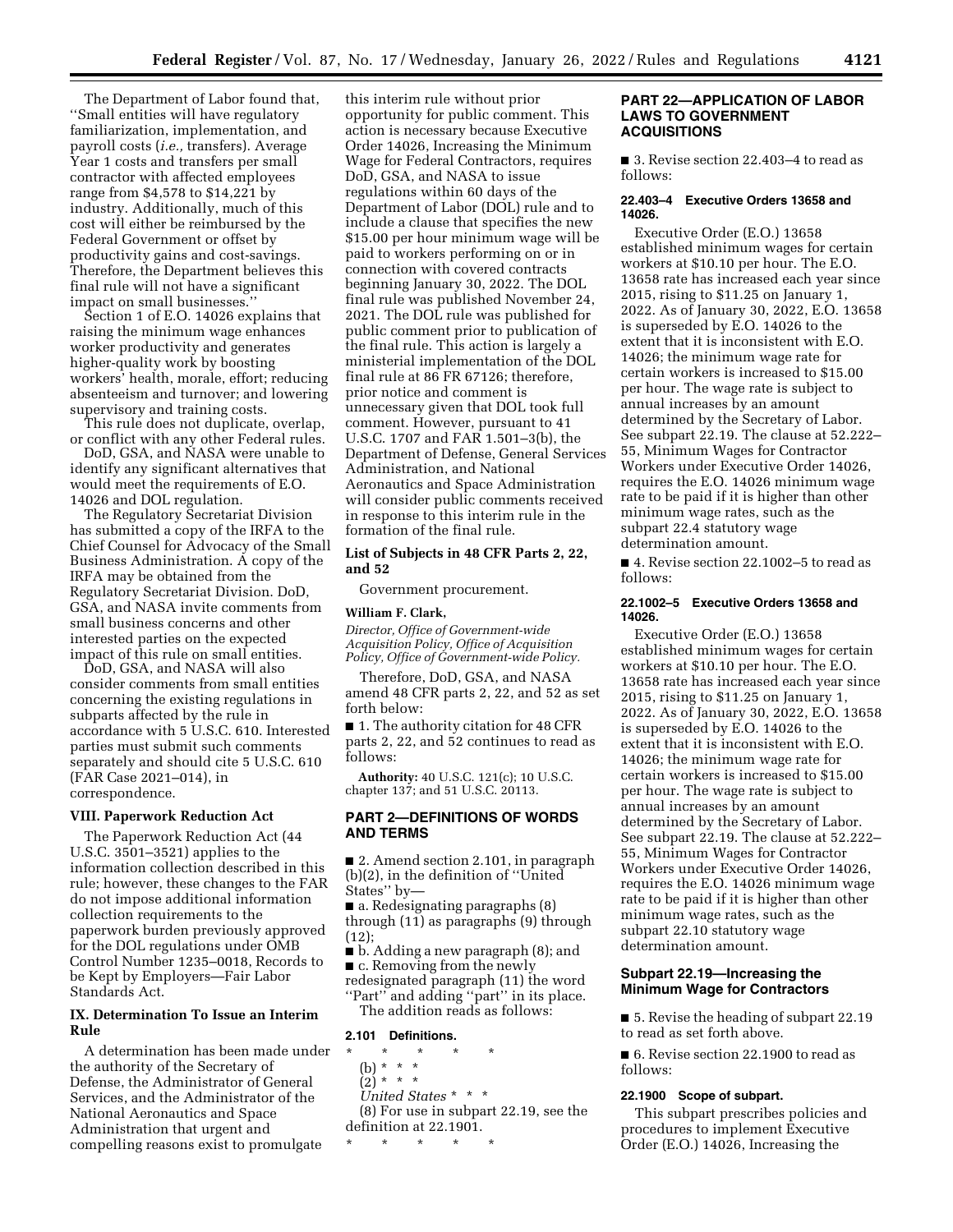Minimum Wage for Federal Contractors, which requires minimum wages for certain workers; Department of Labor (DOL) implementing regulations are found at 29 CFR part 23. This E.O. superseded E.O. 13658; DOL implementing regulations for E.O. 13658 are found at 29 CFR part 10.

 $\blacksquare$  7. Amend section 22.1901 by-■ a. Removing the definitions of ''*Seasonal recreational equipment* 

*rental*'' and ''*Seasonal recreational services*''; ■ b. Adding in alphabetical order a

definition for ''*United States*''; and ■ c. Revising the definition of ''*Worker*''.

The addition and revision read as follows:

### **22.1901 Definitions.**

\* \* \* \* \*

*United States* means the 50 States, the District of Columbia, Puerto Rico, the Northern Mariana Islands, American Samoa, Guam, the U.S. Virgin Islands, Johnston Island, Wake Island, and the outer Continental Shelf as defined in the Outer Continental Shelf Lands Act (43 U.S.C. 1331, *et seq.*).

*Worker* (in accordance with 29 CFR 23.20)—

(1)(i) Means any person engaged in performing work on, or in connection with, a contract covered by Executive Order 14026, and

(A) Whose wages under such contract are governed by the Fair Labor Standards Act (29 U.S.C. chapter 8), the Service Contract Labor Standards statute (41 U.S.C. chapter 67), or the Wage Rate Requirements (Construction) statute (40 U.S.C. chapter 31, subchapter IV),

(B) Other than individuals employed in a bona fide executive, administrative, or professional capacity, as those terms are defined in 29 CFR part 541,

(C) Regardless of the contractual relationship alleged to exist between the individual and the employer.

(ii) Includes workers performing on, or in connection with, the contract whose wages are calculated pursuant to special certificates issued under 29 U.S.C. 214(c).

(iii) Also includes any person working on, or in connection with, the contract and individually registered in a bona fide apprenticeship or training program registered with the Department of Labor's Employment and Training Administration, Office of Apprenticeship, or with a State Apprenticeship Agency recognized by the Office of Apprenticeship.

(2)(i) A worker performs *on* a contract if the worker directly performs the specific services called for by the contract; and

(ii) A worker performs *in connection with* a contract if the worker's work activities are necessary to the performance of a contract but are not the specific services called for by the contract.

■ 8. Amend section 22.1902 by-

■ a. Revising paragraph (a); ■ b. Removing from paragraph (b)(1) the phrase ''ordinance establishing'' and adding ''ordinance or any applicable contract establishing'' in its place; and ■ c. Removing from paragraph (c) the phrase ''29 CFR 10.24(b) and 10.28'' and adding ''29 CFR 23.240(b) and 23.280'' in its place.

The revision reads as follows:

#### **22.1902 Policy.**

(a) Pursuant to Executive Order 14026, the minimum hourly wage rate required to be paid to workers performing on, or in connection with, contracts and subcontracts subject to this subpart is—

(1) At least \$15.00 per hour beginning January 30, 2022; and

(2) Beginning January 1, 2023, and annually thereafter, an amount determined by the Secretary of Labor. The Administrator of the Wage and Hour Division (the Administrator) will notify the public of the new E.O. minimum wage rate at least 90 days before it is to take effect. (See 22.1904.) \* \* \* \* \*

 $\blacksquare$  9. Amend section 22.1903 by-

■ a. Revising paragraph (a);

■ b. Removing from paragraph (b)(2)(ii)(C) the phrase ''29 CFR part 541); or'' and adding ''29 CFR part 541).'' in its place; and

■ c. Removing paragraph (b)(2)(iii). The revision reads as follows:

#### **22.1903 Applicability.**

(a) This subpart applies to contracts covered by the Service Contract Labor Standards statute (41 U.S.C. chapter 67, formerly known as the Service Contract Act, subpart 22.10), or the Wage Rate Requirements (Construction) statute (40 U.S.C. chapter 31, Subchapter IV, formerly known as the Davis Bacon Act, subpart 22.4), that require performance in whole or in part within the United States (the 50 States, the District of Columbia, Puerto Rico, the Northern Mariana Islands, American Samoa, Guam, the U.S. Virgin Islands, Johnston Island, Wake Island, and the outer Continental Shelf as defined in the Outer Continental Shelf Lands Act (43 U.S.C. 1331, *et seq.*)). When performance is in part within and in part outside the United States, this subpart applies to the part of the contract that is performed within the United States.

\* \* \* \* \*

 $\blacksquare$  10. Amend section 22.1904 by-

■ a. Removing from paragraph (a) introductory text the date ''January 1, 2016'' and adding ''January 30, 2022'' in its place; and

■ b. Revising the table in paragraph (b)(2).

The revision reads as follows:

#### **22.1904 Annual Executive Order Minimum Wage Rate.**

\* \* \* \* \* (b) \* \* \* \*  $(2) * * * *$ 

| (i) Example $1$ —New E.O. wage rate is \$16.10.                                                                                                                                     |                                                                                                             |
|-------------------------------------------------------------------------------------------------------------------------------------------------------------------------------------|-------------------------------------------------------------------------------------------------------------|
|                                                                                                                                                                                     | Analysis: The calculation is $$16.10 - $15.80 = $.30$ . The price adjust-<br>ment for this worker is \$.30. |
| The current service or construction wage determination rate applicable<br>to this worker under the contract is \$15.75.<br>The actual wage currently paid to the worker is \$15.80. |                                                                                                             |
|                                                                                                                                                                                     | (ii) Example 2-New E.O. wage rate is \$15.50.                                                               |
|                                                                                                                                                                                     |                                                                                                             |
|                                                                                                                                                                                     | Analysis: The calculation is $$15.50 - $15.80 = - $.30$ . There is no price<br>adjustment for this worker.  |
| The current service or construction wage determination rate applicable<br>to this worker under the contract is \$15.75.                                                             |                                                                                                             |
| The actual wage currently paid to the worker is \$15.80.                                                                                                                            |                                                                                                             |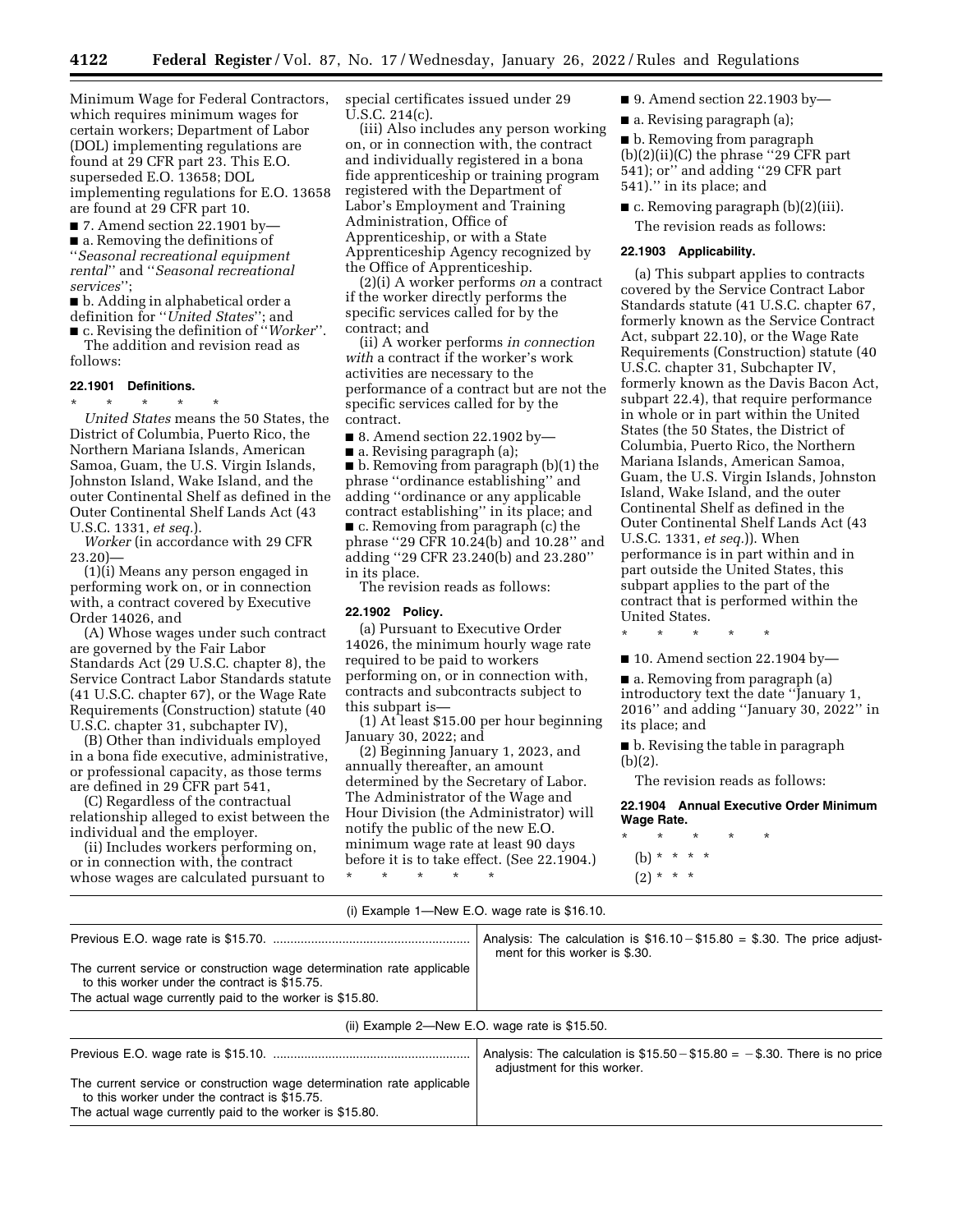### \* \* \* \* \*

# **22.1905 [Amended]**

■ 11. Amend section 22.1905 by-■ a. Removing from paragraph (a)(1) the phrase ''29 CFR part 10'' and adding ''29 CFR part 10 or part 23'' in its place; ■ b. Removing from paragraph (a)(3) the phrase ''Minimum Wages Under Executive Order 13658'' and adding ''Minimum Wages for Contractor Workers Under Executive Order 14026'' in its place;

■ c. Revising paragraph (b)(3)(iii); ■ d. Removing from paragraph (c) the phrase ''29 CFR part 10.43'' and adding ''29 CFR part 23.430'' in its place;

■ e. Revising paragraphs (d)(2) and (d)(3)(i); and

■ f. Removing from paragraph (d)(4) the phrase ''which the E.O. applies'' and adding ''which E.O. 14026 applies'' in its place.

The revisions read as follows:

#### **22.1905 Enforcement of Executive Order Minimum Wage Requirements.**

\* \* \* \* \*

- (b) \* \* \*
- $(3) * * * *$

(iii) Evidence that clause 52.222–55, Minimum Wages for Contractor Workers Under Executive Order 14026, (or its predecessor for complaints under 29 CFR part 10) was included in the contract;

- \* \* \* \* \*
	- (d) \* \* \*

(2) *Antiretaliation.* When a contractor has been found to have violated paragraph (i) of clause 52.222–55, Minimum Wages for Contractor Workers Under Executive Order 14026, the Administrator may provide for relief to the worker in accordance with 29 CFR 23.440.

 $(3) * * * *$ 

(i) The Department of Labor may initiate debarment proceedings under 29 CFR 23.520 whenever a contractor is found to have disregarded its obligations under 29 CFR part 23.

\* \* \* \* \*

# **22.1906 [Amended]**

 $\blacksquare$  12. Amend section 22.1906 by-■ a. Removing the phrase "Minimum Wages Under Executive Order 13658'' and adding ''Minimum Wages for Contractor Workers Under Executive Order 14026'' in its place; and ■ b. Removing the phrase "(the 50 States and the District of Columbia)''.

# **PART 52—SOLICITATION PROVISIONS AND CONTRACT CLAUSES**

■ 13. Amend section 52.212–5 by—

■ a. Revising the date of the clause;

■ b. Revising paragraph (c)(7); ■ c. Removing from paragraph (c)(8)

''JAN 2017'' and adding ''JAN 2022'' in its place;

■ d. Revising paragraph (e)(1)(xvii); ■ e. Removing from paragraph (e)(1)(xviii) ''JAN 2017'' and adding

''JAN 2022'' in its place; and

■ f. In Alternate II:

■ i. Revising the date of the Alternate;

■ ii. Revising paragraph (e)(1)(ii)(P); and

■ iii. Removing from paragraph

 $(e)(1)(ii)(Q)$  "JAN 2017" and adding ''JAN 2022'' in its place.

The revisions read as follows:

**52.212–5 Contract Terms and Conditions Required To Implement Statutes or Executive Orders—Commercial Products and Commercial Services.** 

**Contract Terms and Conditions Required To Implement Statutes or Executive Orders—Commercial Products and Commercial Services (JAN 2022)** 

\* \* \* \* \*

\* \* \* \* \*

(c) \* \* \*

ll(7) 52.222–55, Minimum Wages for Contractor Workers Under Executive Order 14026 (JAN 2022).

\* \* \* \* \*  $(e)(1) * * * *$ 

\* \* \* \* \*

(xvii) 52.222–55, Minimum Wages for Contractor Workers Under Executive Order 14026 (JAN 2022).

\* \* \* \* \* *Alternate II* (JAN 2022). \* \* \*

 $(e)(1) * * * *$ 

 $(ii) * * * *$ 

(P) 52.222–55, Minimum Wages for Contractor Workers Under Executive Order 14026 (JAN 2022).

\* \* \* \* \*

■ 14. Amend section 52.213–4 by—

■ a. Revising the date of the clause; ■ b. Revising paragraphs (a)(2)(viii) and  $(b)(1)(ix);$  and

 $\blacksquare$  c. Removing from paragraph (b)(1)(x) the phrase ''(JAN 2017)'' and adding

''(JAN 2022)'' in its place.

The revisions read as follows:

### **52.213–4 Terms and Conditions— Simplified Acquisitions (Other Than Commercial Products and Commercial Services).**

\* \* \* \* \*

**Terms and Conditions—Simplified Acquisitions (Other Than Commercial Products and Commercial Services). (JAN 2022)** 

 $(a) * * * *$ 

(viii) 52.244–6, Subcontracts for Commercial Products and Commercial Services (JAN 2022).

- $\star$   $\star$
- (b) \* \* \*

 $(1) * * * *$ 

(ix) 52.222–55, Minimum Wages for Contractor Workers Under Executive Order 14026 (JAN 2022) (Applies when 52.222–6 or 52.222–41 are in the contract and performance in whole or in part is in the United States (the 50 States, the District of Columbia, Puerto Rico, the Northern Mariana Islands, American Samoa, Guam, the U.S. Virgin Islands, Johnston Island, Wake Island, and the outer Continental Shelf as defined in the Outer Continental Shelf Lands Act (43 U.S.C. 1331, *et seq.*))). \* \* \* \* \*

■ 15. Amend section 52.222-55 by-■ a. Revising the section heading, the clause heading, and the date of the clause;

■ b. In paragraph (a)—

■ i. Removing the definitions of ''Seasonal recreational equipment rental'' and ''Seasonal recreational services'';

■ ii. Revising the definition of "United States'';

■ iii. In the definition of "Worker"— ■ A. Redesignating paragraph (1) introductory text as (1)(i), redesignating paragraphs (1)(i) through (iii) as paragraphs (1)(i)(A) through (C), and redesignating paragraphs (2) and (3) as paragraphs (1)(ii) and (iii);

■ B. Removing from the newly redesignated paragraph (1)(i) introductory text the phrase ''13658'' and adding ''14026'' in its place; and ■ C. Adding a new paragraph (2);

■ c. Removing from paragraph (b)(1) the phrases ''\$10.10'' and ''January 1, 2015'' and adding ''\$15.00'' and ''January 30, 2022'' in their places, respectively;

■ d. Removing from paragraph (b)(2) the date ''January 1, 2016'' and adding ''January 1, 2023'' in its place;

■ e. Removing from paragraph (b)(6) the phrase ''29 CFR 10.23'' and adding ''29 CFR 23.230'' in its place;

■ f. Removing from paragraph (b)(8) the phrase ''ordinance establishing a minimum wage higher than the E.O.'' and adding ''ordinance or any applicable contract establishing a minimum wage higher than the E.O. 14026'' in its place;

■ g. Removing from paragraph (b)(10) the phrase ''29 CFR 10.24(b) and 10.28'' and adding ''29 CFR 23.240(b) and 23.280'' in its place;

■ h. Removing from paragraph (c)(2)(ii)(C) the phrase ''29 CFR part 541); or'' and adding ''29 CFR part 541).'' in its place;

 $(2) * * * *$